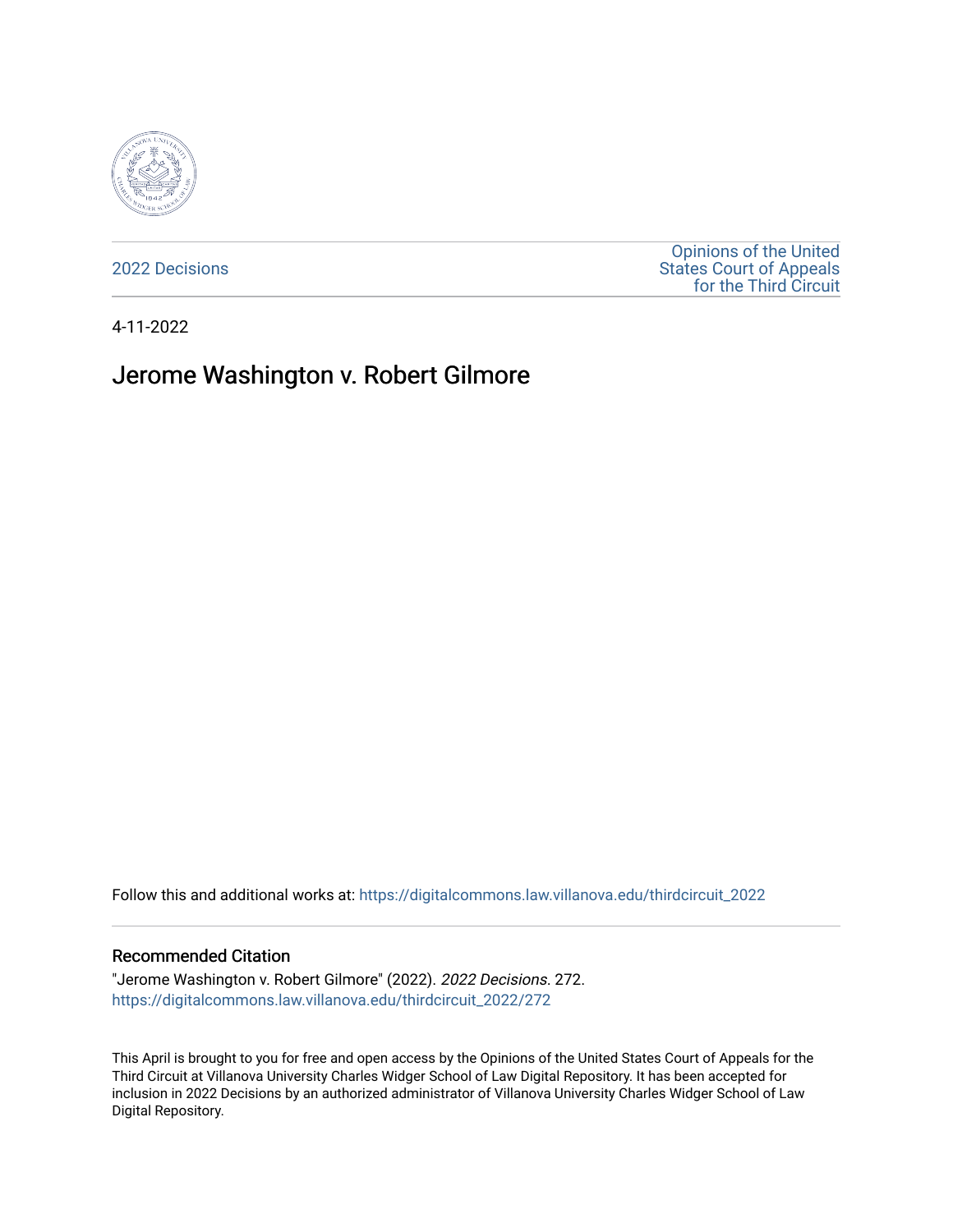### CLD-111 **NOT PRECEDENTIAL**

### UNITED STATES COURT OF APPEALS FOR THE THIRD CIRCUIT

\_\_\_\_\_\_\_\_\_\_\_

No. 21-2876 \_\_\_\_\_\_\_\_\_\_\_

## JEROME JUNIOR WASHINGTON, Appellant

v.

# SUPERINTENDENT ROBERT GILMORE; MEDICAL CHCA GUTH; CITY OF PITTSBURGH

\_\_\_\_\_\_\_\_\_\_\_\_\_\_\_\_\_\_\_\_\_\_\_\_\_\_\_\_\_\_\_\_\_\_\_\_

On Appeal from the United States District Court for the Western District of Pennsylvania (D.C. Civil Action No. 2:18-cv-00339) Magistrate Judge: Honorable Lisa P. Lenihan

\_\_\_\_\_\_\_\_\_\_\_\_\_\_\_\_\_\_\_\_\_\_\_\_\_\_\_\_\_\_\_\_\_\_\_\_

Submitted for Possible Dismissal Pursuant to 28 U.S.C. § 1915(e)(2)(B) or Summary Action Pursuant to Third Circuit LAR 27.4 and I.O.P. 10.6 March 24, 2022 Before: AMBRO, SHWARTZ and BIBAS, Circuit Judges

> (Opinion filed April 11, 2022) \_\_\_\_\_\_\_\_\_

> > OPINION\* \_\_\_\_\_\_\_\_\_

PER CURIAM

<sup>\*</sup> This disposition is not an opinion of the full Court and pursuant to I.O.P. 5.7 does not constitute binding precedent.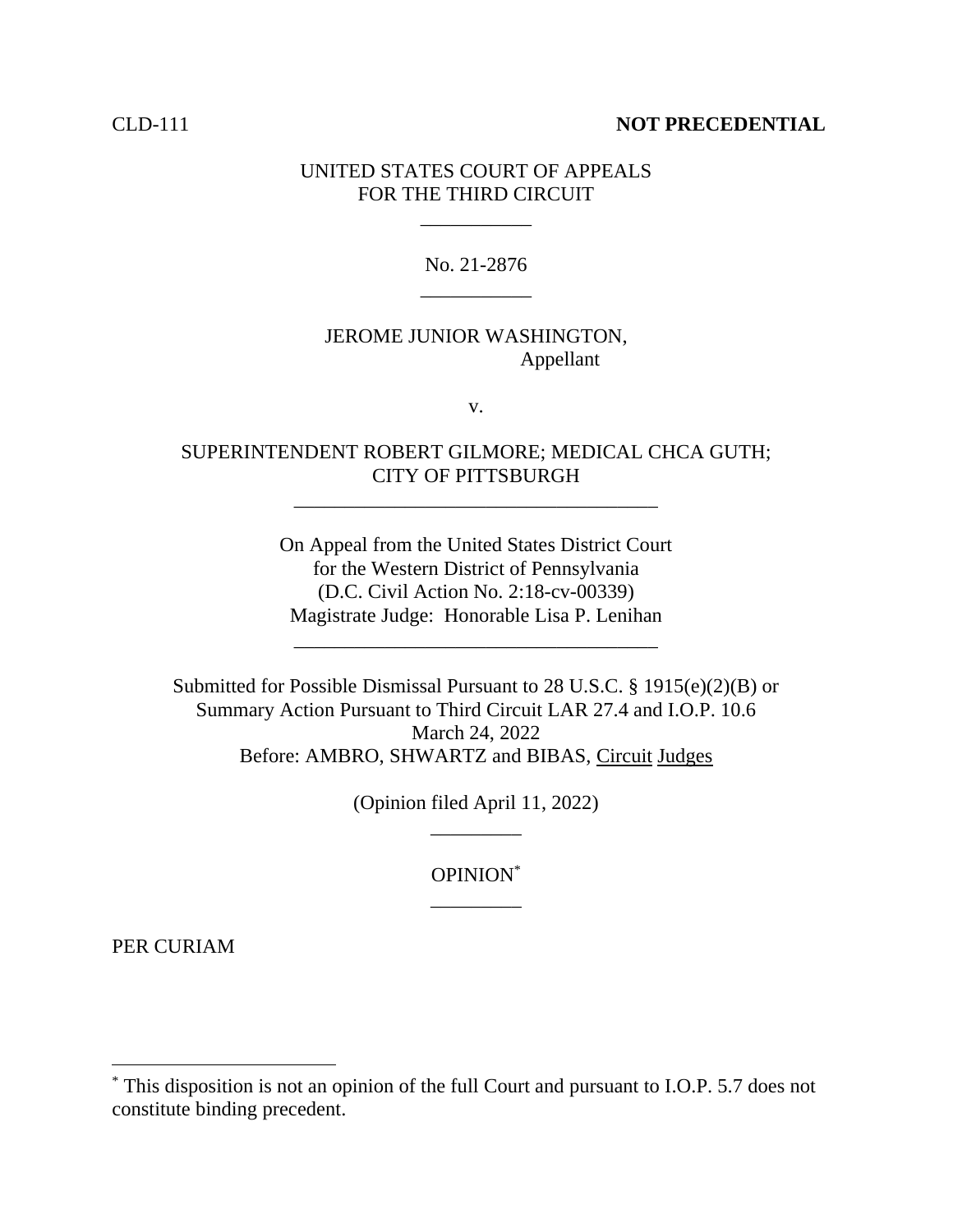Appellant Jerome Washington, a prisoner proceeding pro se and in forma pauperis, appeals from the dismissal of his civil rights claims against the City of Pittsburgh and the grant of summary judgment in favor of the remaining defendants by the United States District Court for the Western District of Pennsylvania. Because the appeal presents no substantial question, we will summarily affirm. See 3d Cir. L.A.R. 27.4; 3d Cir. I.O.P. 10.6.

### I.

In March 2018, while incarcerated at State Correctional Institution at Greene ("SCI-Greene"), Jerome Washington filed a complaint under 42 U.S.C. § 1983 alleging that defendants Robert Gilmore, the former Superintendent of SCI-Greene, Kyle Guth, the former acting Corrections Health Care Administrator ("CHCA") at SCI-Greene, and the City of Pittsburgh violated his rights under the Eighth and Fourteenth Amendments. Washington alleged that on multiple occasions in early 2017 he was either denied medical care or was provided with inadequate medical care for his serious medical conditions. Washington asserted that defendants Gilmore and Guth, both non-medical prison officials, ignored his requests for medical care and treatment and turned a blind eye to the poor medical care provided to inmates at SCI-Greene. In addition to monetary damages, Washington sought injunctive relief including a prohibition on the use of sick call refusal cards for inmates in the Secure Residential Treatment Unit where he was housed, access to doctors willing to treat inmates with injuries and chronic medical conditions, an MRI scan, and other appropriate medical care for his serious health needs.

2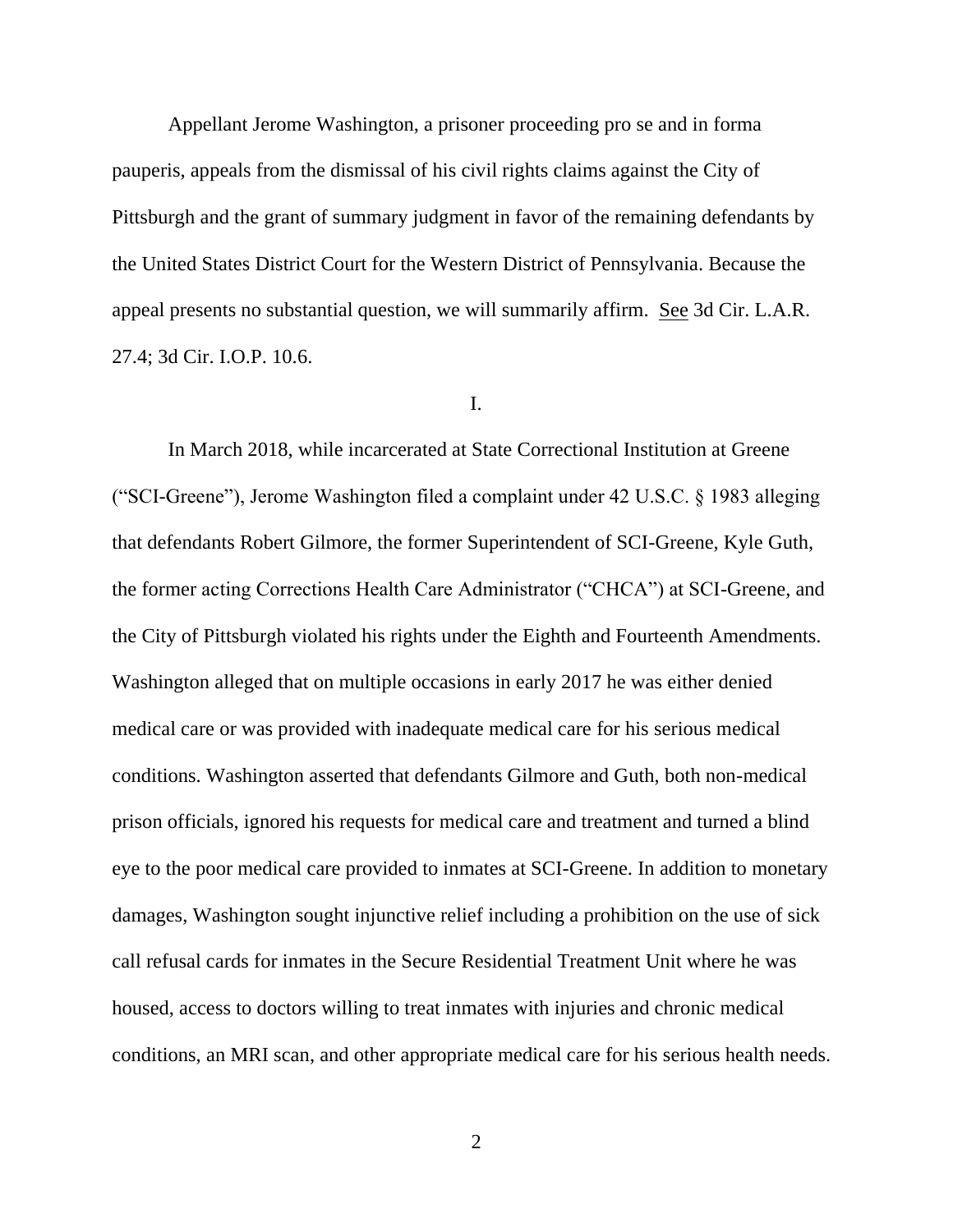In February 2019, defendant City of Pittsburgh moved to dismiss Washington's claims against it pursuant to Fed. R. Civ. P. 12(b)(6). The District Court granted that motion, finding that none of the factual allegations in Washington's complaint took place within the City of Pittsburgh, named any agent or employee of the City of Pittsburgh, or related to any policy or procedure of the City of Pittsburgh. The District Court also found any potential state law claims to be barred by the Pennsylvania Political Subdivision Tort Claims Act ("PSTCA"), 42 Pa. Cons. Stat. § 8541. Finding that any attempt to amend would be futile, the District Court dismissed the claims against the City of Pittsburgh with prejudice.

In June 2020, following discovery, the remaining defendants, Gilmore and Guth, moved for summary judgment. After Washington responded, the District Court granted the motion for summary judgment, finding the defendants immune from suit for monetary damages in their official capacities, and that any requested injunctive relief was moot as Washington is no longer incarcerated at SCI-Greene. The District Court also granted summary judgment in favor of the defendants in their individual capacities, finding that Washington failed to adequately allege the defendants' personal involvement in the asserted violations of his rights. Alternatively, the District Court determined that, as Washington was being treated by medical professionals during the time period at issue, the non-medical defendants were not deliberately indifferent for failing to intervene in that ongoing medical care. Washington filed a timely appeal.

II.

3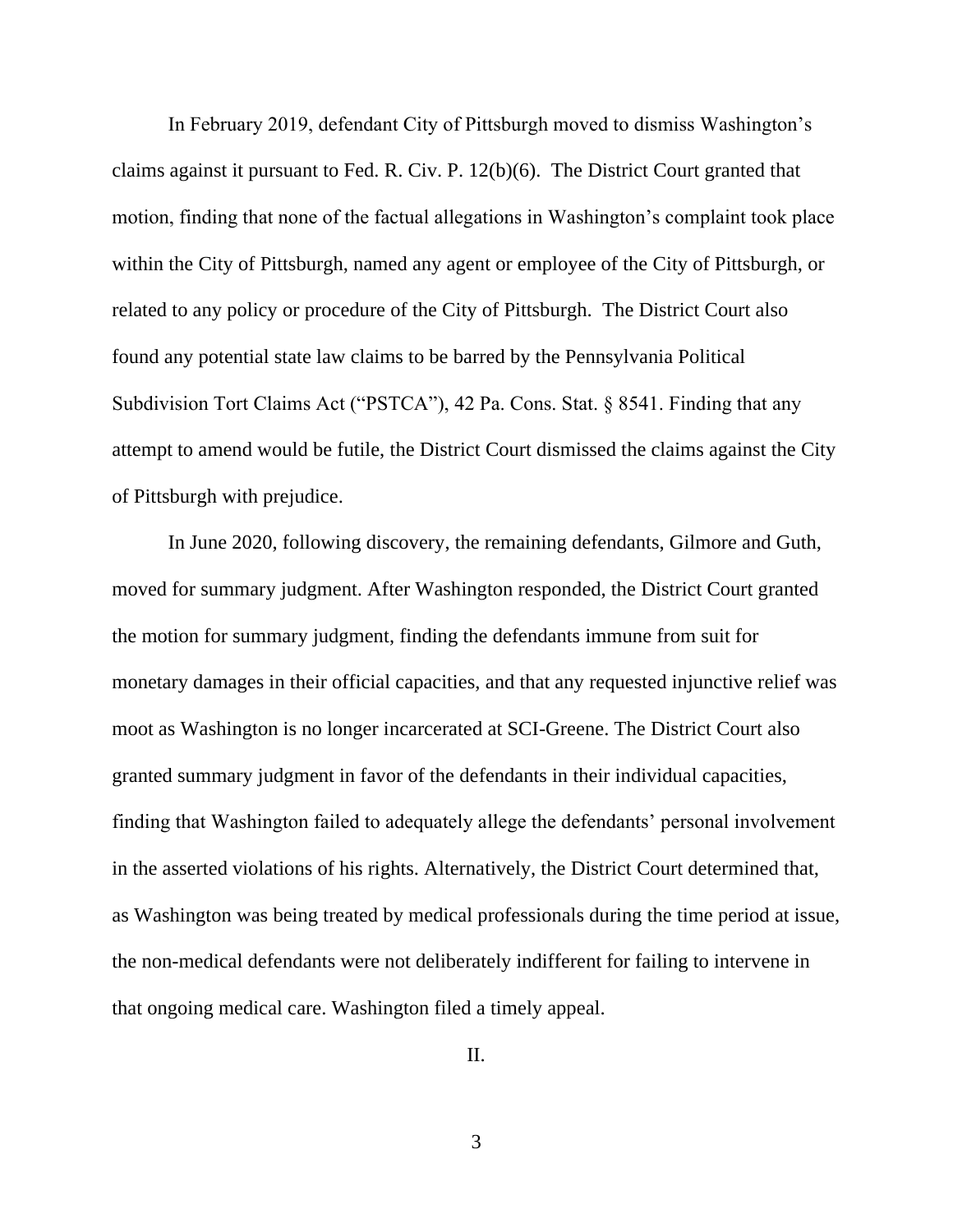We have appellate jurisdiction under 28 U.S.C. § 1291. We exercise plenary review over a District Court's decision to grant a motion to dismiss. See Burtch v. Milberg Factors, Inc., 662 F.3d 212, 220 (3d Cir. 2011). "To survive a motion to dismiss, a complaint must contain sufficient factual matter, accepted as true, to state a claim to relief that is plausible on its face." Ashcroft v. Iqbal, 556 U.S. 662, 678 (2009) (internal quotation marks and citation omitted). We also exercise plenary review over a grant of summary judgment, applying the same standard that the District Court applies. Barna v. Bd. of Sch. Dirs. of Panther Valley Sch. Dist., 877 F.3d 136, 141 (3d Cir. 2017). Summary judgment is appropriate "if the movant shows that there is no genuine dispute as to any material fact and the movant is entitled to judgment as a matter of law." Fed. R. Civ. P. 56(a).

#### III.

As an initial matter, we agree that the District Court properly dismissed the allegations against the City of Pittsburgh with prejudice. Washington's complaint was insufficient to state a claim for relief against the City and, to the extent any of his claims can be broadly construed as state law claims against the City of Pittsburgh, they are barred by the PSTCA. Washington's claims against the City stem from an apparent mistaken belief that SCI-Greene is located in Pittsburgh,<sup>1</sup> and that defendants Gilmore and Guth are employees of the City. $^2$  As such, the City is not a proper party to the action,

<sup>&</sup>lt;sup>1</sup> SCI-Greene is located in Waynesburg, Pennsylvania, not the City of Pittsburgh. <sup>2</sup> In his complaint, Washington states that he "is and was at all times mentioned herein an adult citizen of the United States and a resident of the State of Pennsylvania, in the City of Pittsburgh." Further, Washington describes defendant Gilmore as warden "[f]or the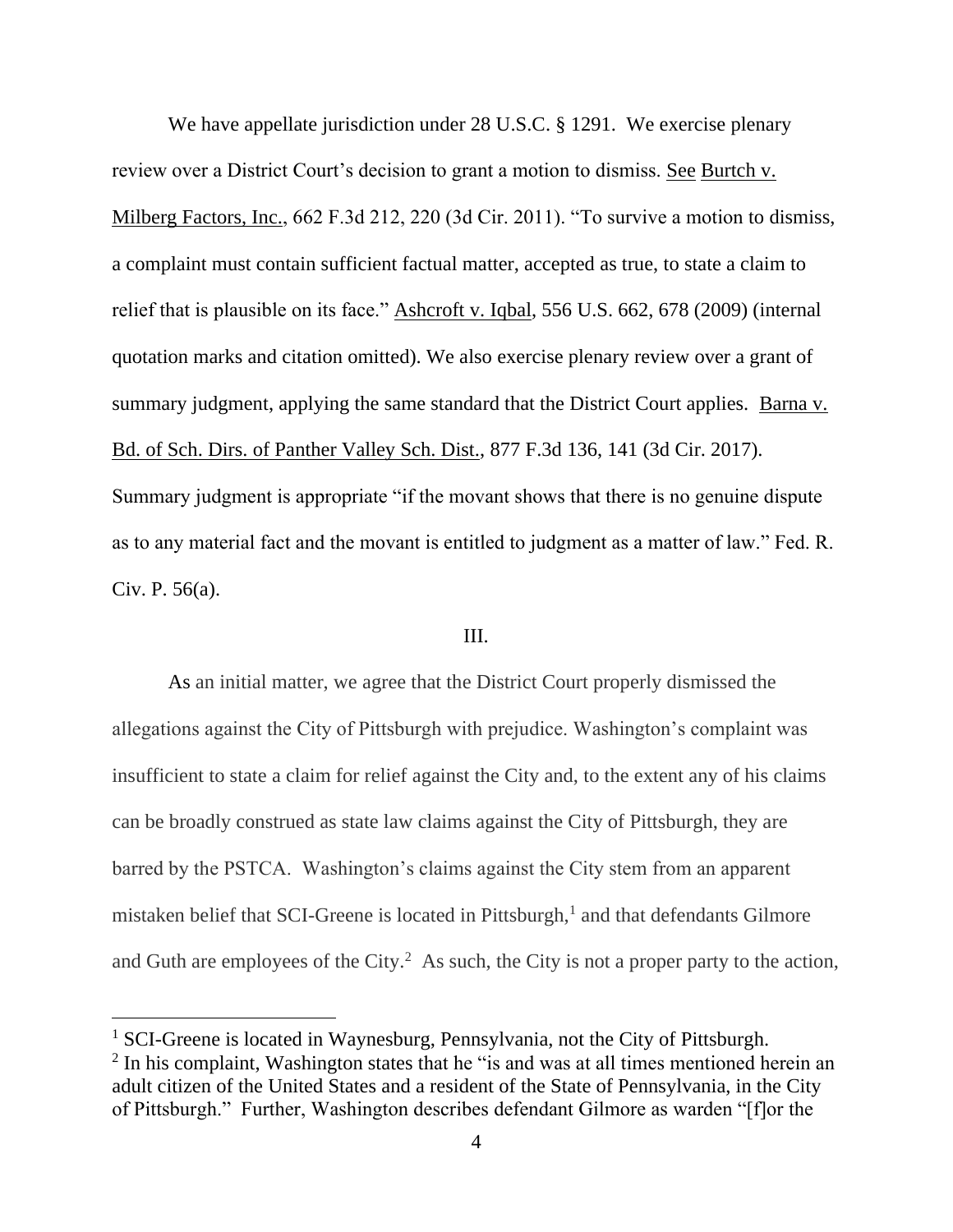and we agree that offering Washington an opportunity to amend his complaint would have been futile. See Alston v. Parker, 363 F.3d 229, 235 (3d Cir. 2004) (where a complaint is vulnerable to dismissal pursuant to Rule 12(b)(6), the district court must offer the opportunity to amend unless it would be inequitable or futile).

We further agree that the District Court properly granted summary judgment in favor of the remaining defendants, Gilmore and Guth. Insofar as Washington sued Gilmore and Guth in their official capacities for monetary damages, we agree with the District Court that such claims are barred by the Eleventh Amendment. See Downey v. Pa. Dep't of Corr., 968 F.3d 299, 309-10 (3d Cir. 2020) (citing Kentucky v. Graham, 473 U.S. 159, 169 (1985) (noting that "Eleventh Amendment immunity bars actions for retroactive relief against state officials acting in their official capacity."). The Pennsylvania Department of Corrections is a state instrumentality, and its officials are state agents. While a state may waive this defense by consenting to be sued, "Pennsylvania has not waived its sovereign immunity defense in federal court" and "Congress did not abrogate Eleventh Amendment immunity via § 1983." Id. at 310 (internal citations omitted).

Regarding Washington's claims for injunctive relief under § 1983, we agree with the District Court that these claims are moot as Washington is no longer incarcerated at SCI-Greene, and as the defendants are no longer employed at SCI-Greene. A federal court does not have the power to decide moot questions. See North Carolina v. Rice, 404

City of Pittsburgh Defendant as the Superintendent of SCI-Greene prison…" See Compl., ECF No. 5, at ¶¶ 3-4.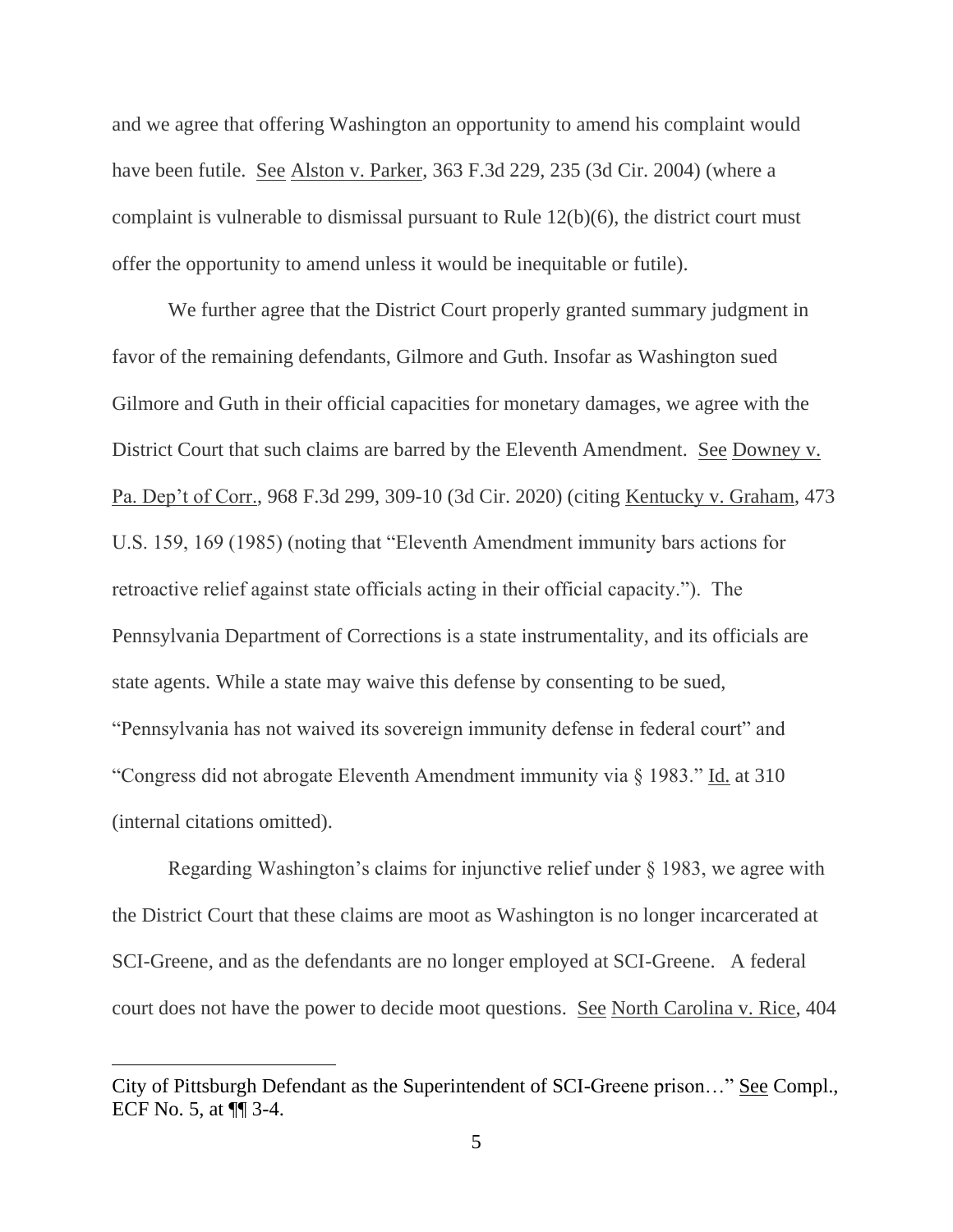U.S. 244, 246 (1971). As the District Court noted, a prisoner's claims for injunctive relief generally become moot on his transfer from the facility at issue. Further, Washington's claims do not implicate the exception to mootness. See, e.g., Sutton v. Rasheed, 323 F.3d 236, 248 (3d Cir. 2003).

Likewise, we agree with the District Court's assessment that summary judgment was appropriate because Washington did not adequately allege the personal involvement of either Gilmore or Guth in the asserted violations of his constitutional rights. "A defendant in a civil rights action must have personal involvement in the alleged wrongs; liability cannot be predicated solely on the operation of *respondeat superior*." Rode v. Dellarciprete, 845 F.2d 1195, 1207 (3d Cir. 1988) (internal citations omitted). The record does not support that either Gilmore or Guth had any involvement in, or prior or contemporaneous knowledge of, Washington's medical care or the various events or circumstances alleged in the complaint regarding his medical care and treatment. Further, as the District Court explained, non-medical prison officials, such as Gilmore and Guth, cannot be held to be deliberately indifferent merely because they did not respond to the medical complaints of a prisoner who was already being treated by the prison medical staff. See Spruill v. Gillis, 372 F.3d 218, 236 (3d Cir. 2004).

Finally, as to Washington's Fourteenth Amendment claim, we agree with the District Court that it is duplicative of his Eighth Amendment claim. "Where a particular Amendment provides an explicit textual source of constitutional protection against a particular sort of government behavior, that Amendment, not the more generalized notion

6